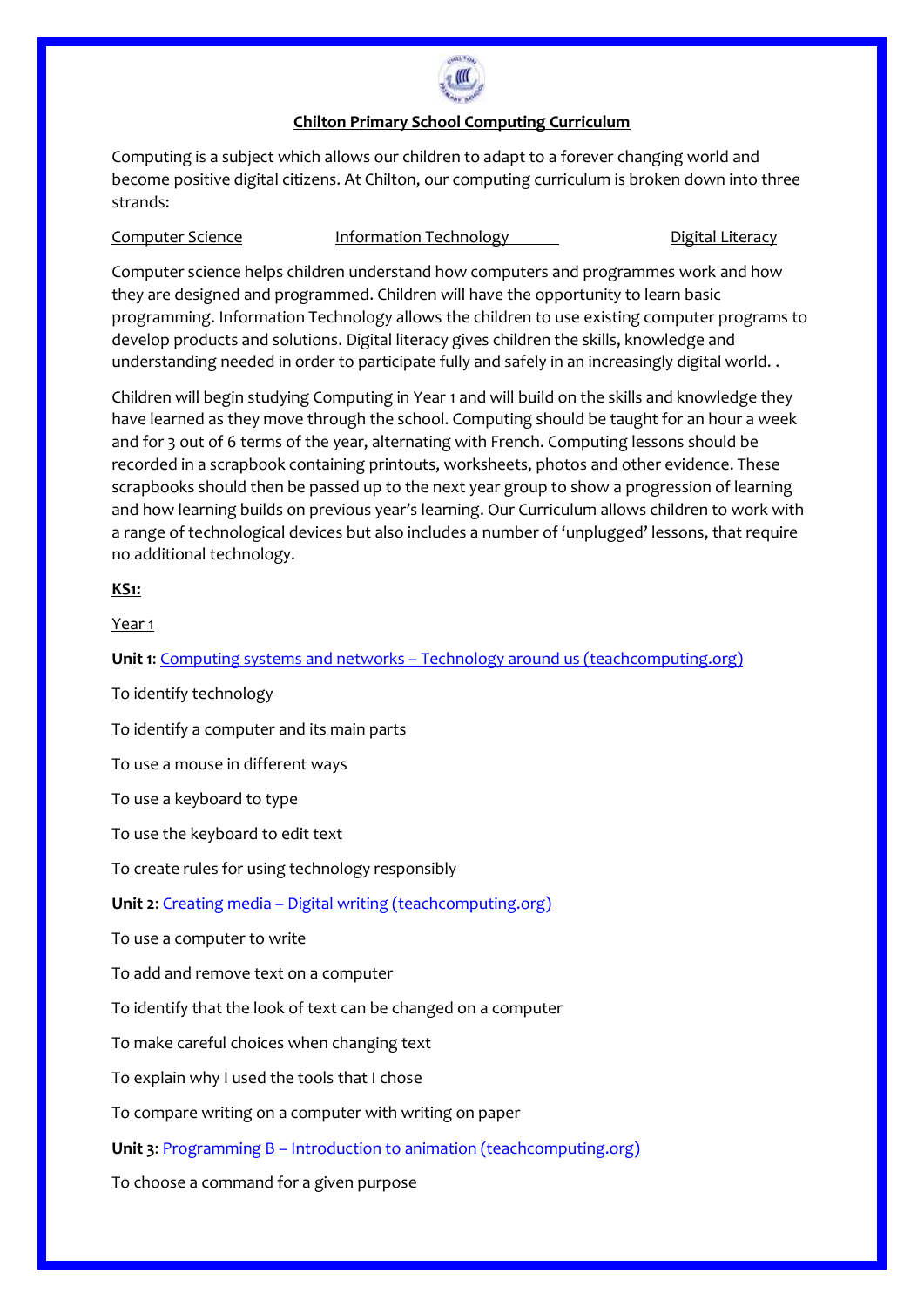

To show that a series of commands can be joined together To identify the effect of changing a value To explain that each sprite has its own instructions To design the parts of a project To use my algorithm to create a program Year 2 **Unit 1**: Computing systems and networks – [IT around us \(teachcomputing.org\)](https://teachcomputing.org/curriculum/key-stage-1/computing-systems-and-networks-it-around-us) To recognise the uses and features of information technology To identify information technology in the home To identify information technology beyond school To explain how information technology benefits us To show how to use information technology safely To recognise that choices are made when using information technology **Unit 2: Creating media – [Digital photography \(teachcomputing.org\)](https://teachcomputing.org/curriculum/key-stage-1/creating-media-digital-photography)** To know what devices can be used to take photographs To use a digital device to take a photograph To describe what makes a good photograph To decide how photographs can be improved To use tools to change an image To recognise that images can be changed Unit 3: Programming B - [An introduction to quizzes \(teachcomputing.org\)](https://teachcomputing.org/curriculum/key-stage-1/programming-b-an-introduction-to-quizzes) To explain that a sequence of commands has a start To explain that a sequence of commands has an outcome To create a program using a given design To change a given design To create a program using my own design To decide how my project can be improved Alternative units are available at: [Key Stage 1 \(teachcomputing.org\)](https://teachcomputing.org/curriculum/key-stage-1) **KS2:** Year 3 **Unit 1**: Computing systems and networks – [Connecting computers \(teachcomputing.org\)](https://teachcomputing.org/curriculum/key-stage-2/computing-systems-and-networks-connecting-computers)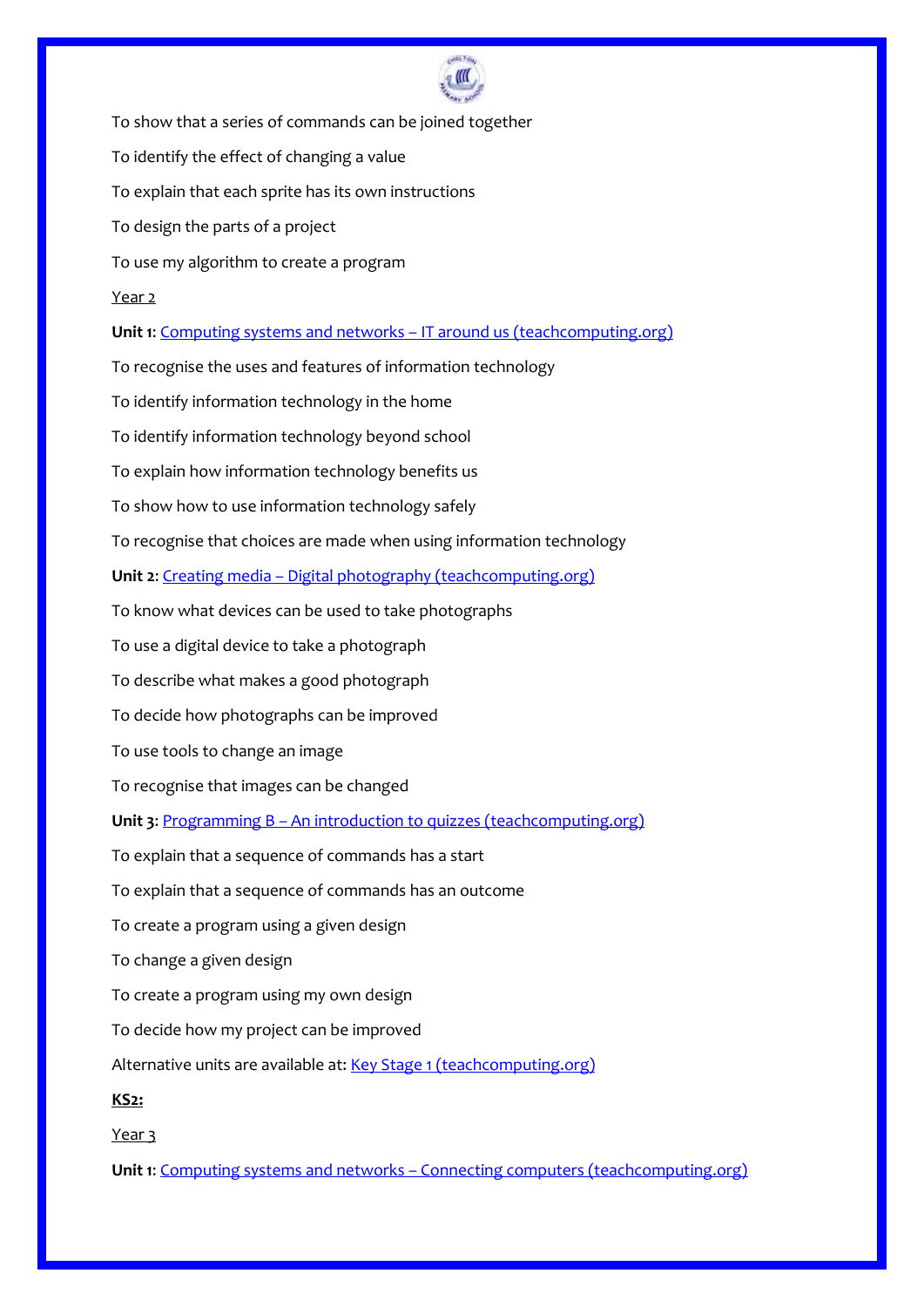

To explain how digital devices function To identify input and output devices To recognise how digital devices can change the way we work To explain how a computer network can be used to share information To explore how digital devices can be connected To recognise the physical components of a network **Unit 2**: Creating media – [Desktop publishing \(teachcomputing.org\)](https://teachcomputing.org/curriculum/key-stage-2/creating-media-desktop-publishing) To recognise how text and images convey information To recognise that text and layout can be edited To choose appropriate page settings To add content to a desktop publishing publication To consider how different layouts can suit different purposes To consider the benefits of desktop publishing **Unit 3**: Programming B – [Events and actions \(teachcomputing.org\)](https://teachcomputing.org/curriculum/key-stage-2/programming-b-events-and-actions) To explain how a sprite moves in an existing project To create a program to move a sprite in four directions To adapt a program to a new context To develop my program by adding features To identify and fix bugs in a program To design and create a maze based (given) challenge Year 4 **Unit 1**: Computing systems and networks – [The Internet \(teachcomputing.org\)](https://teachcomputing.org/curriculum/key-stage-2/computing-systems-and-networks-the-internet) To describe how networks physically connect to other networks To recognise how networked devices make up the internet To outline how websites can be shared via the World Wide Web To describe how content can be added and accessed on the World Wide Web To recognise how the content of the WWW is created by people To evaluate the consequences of unreliable content **Unit 2**: Creating media – [Photo editing \(teachcomputing.org\)](https://teachcomputing.org/curriculum/key-stage-2/creating-media-photo-editing) To explain that digital images can be changed To change the composition of an image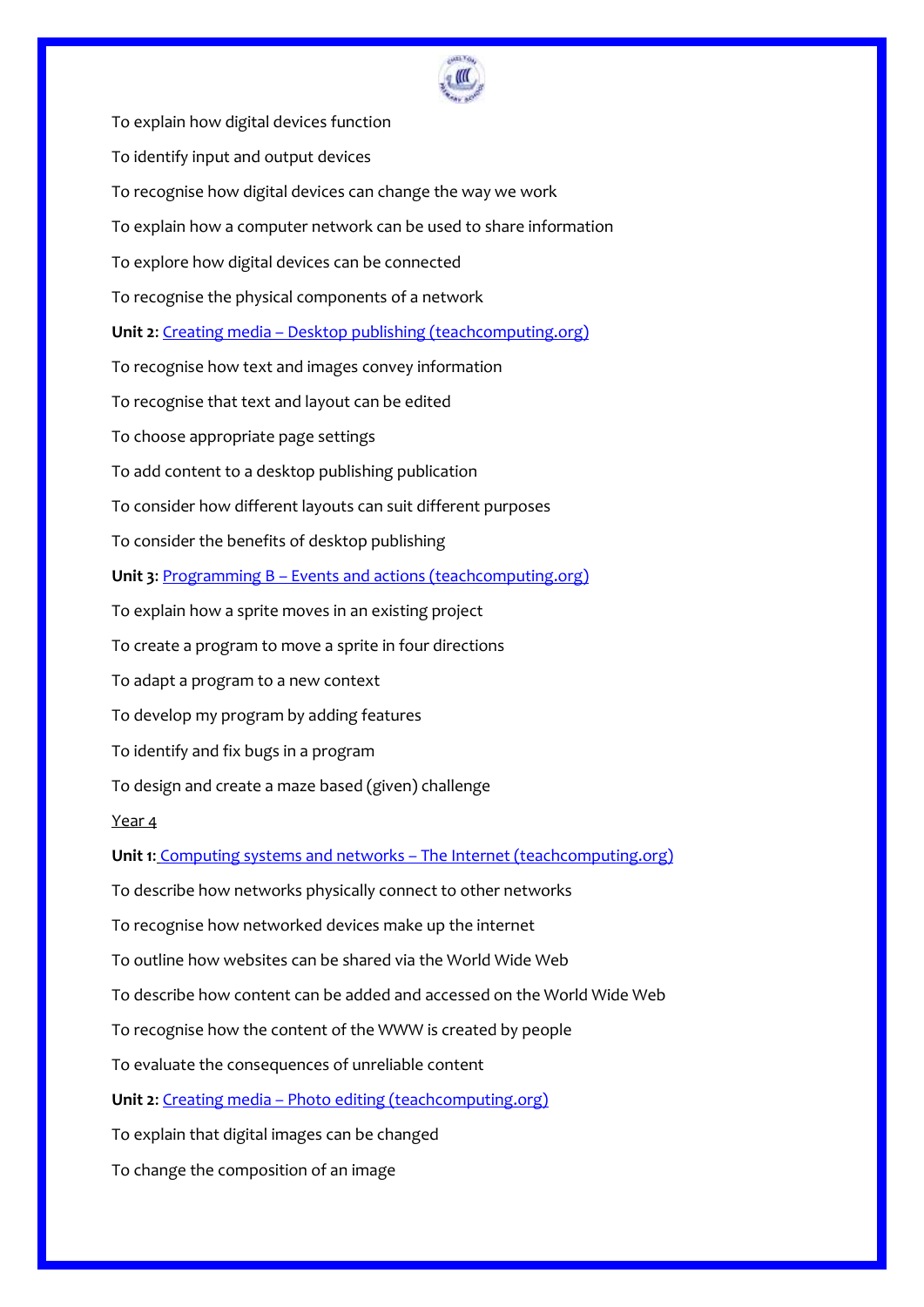

To describe how images can be changed for different uses

To make good choices when selecting different tools

To recognise that not all images are real

To evaluate how changes can improve an image

**Unit 3**: Programming B – [Repetition in games \(teachcomputing.org\)](https://teachcomputing.org/curriculum/key-stage-2/programming-b-repetition-in-games)

To develop the use of count-controlled loops in a different programming environment

To explain that in programming there are infinite loops and count controlled loops

To develop a design which includes two or more loops which run at the same time

To modify an infinite loop in a given program

To design a project that includes repetition

To create a project that includes repetition

Year 5

**Unit 1**: Computing systems and networks – [Sharing information \(teachcomputing.org\)](https://teachcomputing.org/curriculum/key-stage-2/computing-systems-and-networks-sharing-information)

To explain that computers can be connected together to form systems

To recognise the role of computer systems in our lives

To recognise how information is transferred over the internet

To explain how sharing information online lets people in different places work together

To contribute to a shared project online

To evaluate different ways of working together online

**Unit 2**: Creating media – [Video editing \(teachcomputing.org\)](https://teachcomputing.org/curriculum/key-stage-2/creating-media-video-editing)

To recognise video as moving pictures, which can include audio

To identify digital devices that can record video

To capture video using a digital device

To recognise the features of an effective video

To identify that video can be improved through reshooting and editing

To consider the impact of the choices made when making and sharing a video

**Unit 3**: Programming B – [Selection in quizzes \(teachcomputing.org\)](https://teachcomputing.org/curriculum/key-stage-2/programming-b-selection-in-quizzes)

To explain how selection is used in computer programs

To relate that a conditional statement connects a condition to an outcome

To explain how selection directs the flow of a program

To design a program which uses selection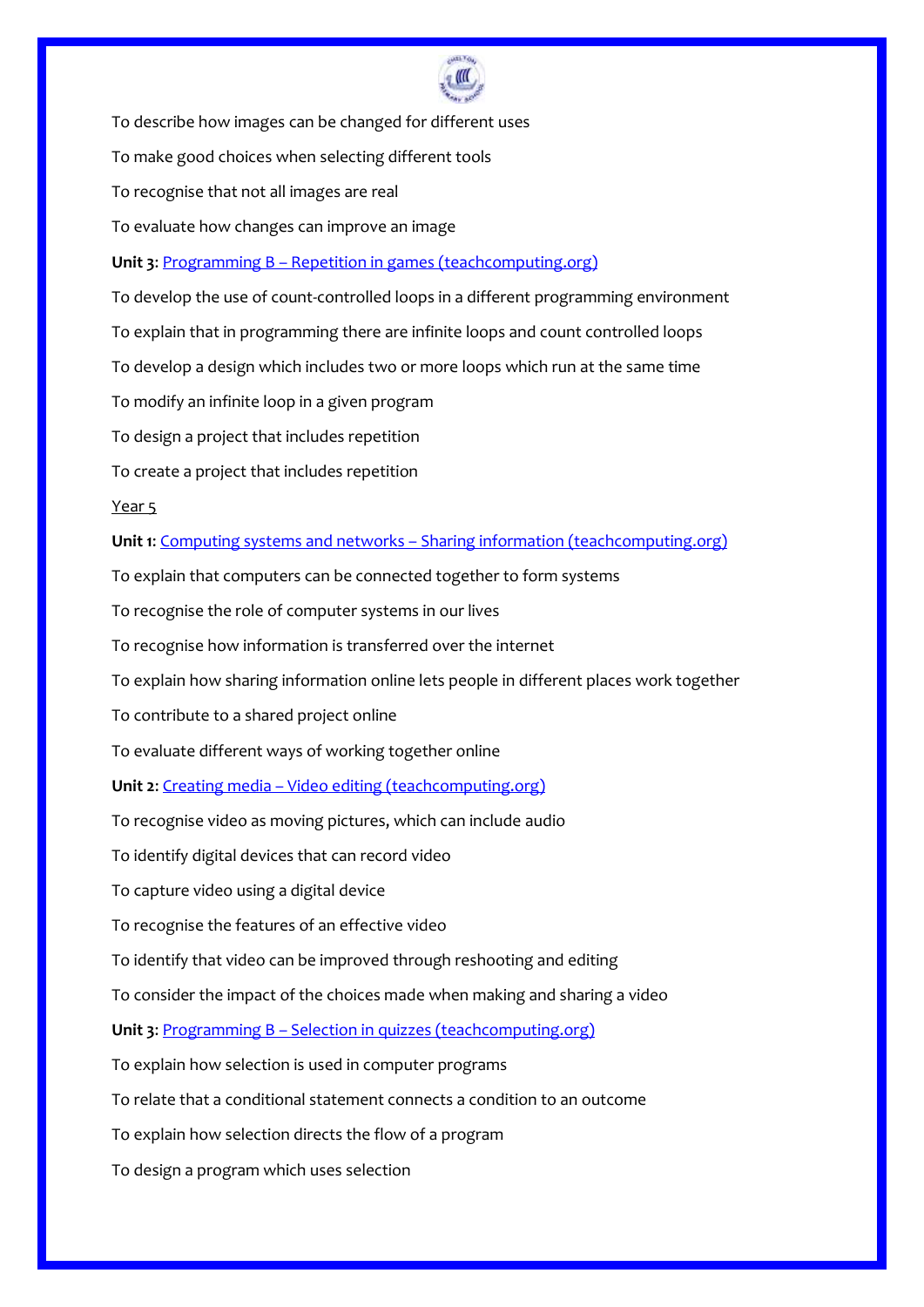

To create a program which uses selection

To evaluate my program

### **Year 6**

Unit 1: Computing systems and networks – [Communication \(teachcomputing.org\)](https://teachcomputing.org/curriculum/key-stage-2/computing-systems-and-networks-communication)

To identify how to use a search engine

To describe how search engines select results

To explain how search results are ranked

To recognise why the order of results is important, and to whom

To recognise how we communicate using technology

To evaluate different methods of online communication

**Unit 2**: Creating media – [Web page creation \(teachcomputing.org\)](https://teachcomputing.org/curriculum/key-stage-2/creating-media-web-page-creation)

To review an existing website and consider its structure

To plan the features of a web page

To consider the ownership and use of images (copyright)

To recognise the need to preview pages

To outline the need for a navigation path

To recognise the implications of linking to content owned by other people

**Unit 3: Programming A – [Variables in games \(teachcomputing.org\)](https://teachcomputing.org/curriculum/key-stage-2/programming-a-variables-in-games)** 

To define a 'variable' as something that is changeable

To explain why a variable is used in a program

To choose how to improve a game by using variables

To design a project that builds on a given example

To use my design to create a project

To evaluate my project

Alternative units are available at: [Key Stage 2 \(teachcomputing.org\)](https://teachcomputing.org/curriculum/key-stage-2)

### Unit User Guides:

User guides are available for each unit on the links above and provide:

- Unit introduction
- Overview of lessons
- Progression information
- Curriculum links
- Assessment information
- Subject knowledge information.